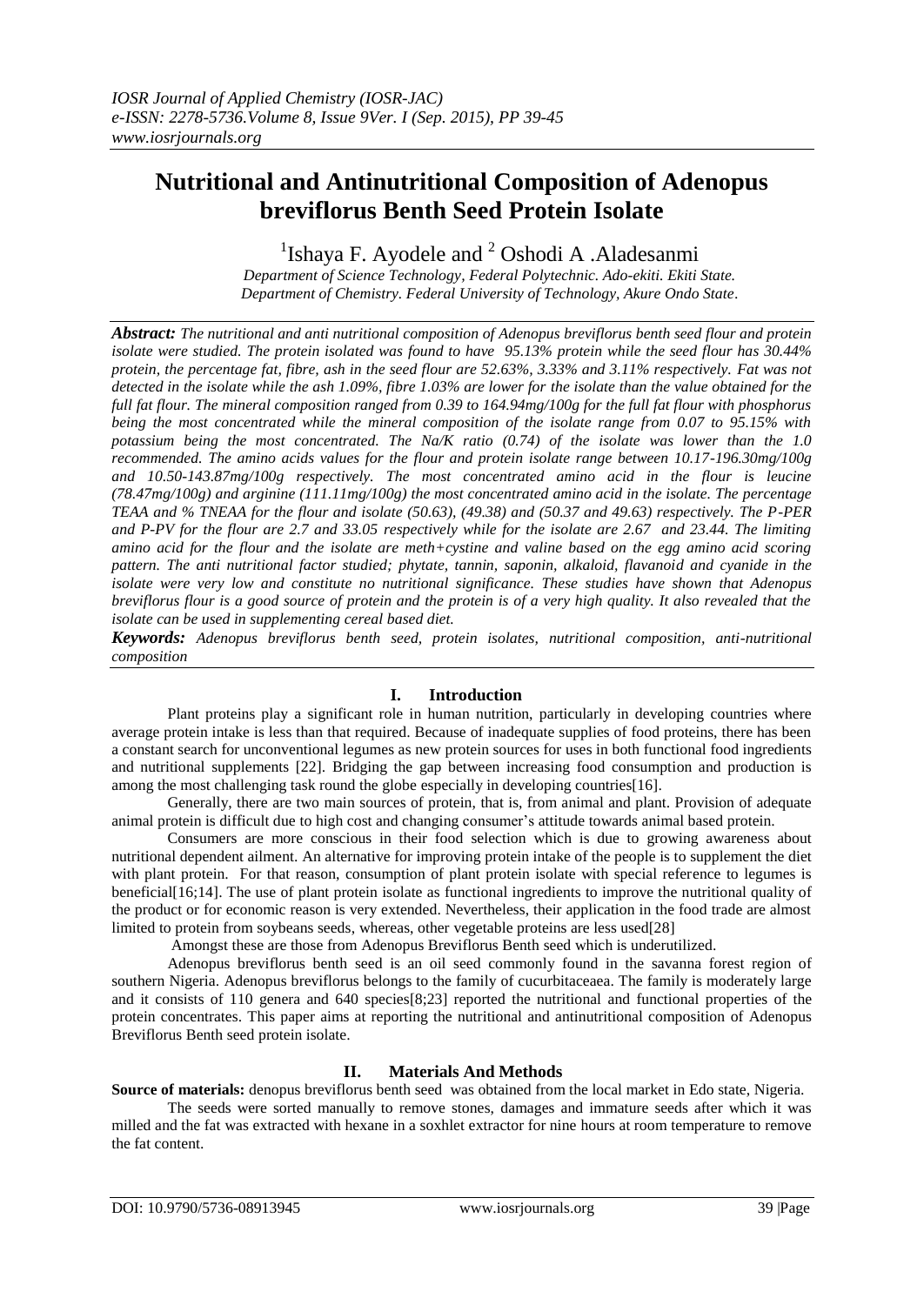## **2.1 Preparation of Protein Isolate**

The Chart Showing The Preparation Of Protein Isolates



**Fig 1.** Chemical analyses- the following analyses were carried out on both the flour and isolate.

**2.2 Proximate analysis:** The flour and isolate were analysed for moisture, ash, crude protein, crude fat, and fibre according to[3]. The carbohydrate was determined by difference.

## **2.3 Mineral element**

The mineral element of flour and isolate were carried out using the dry ashing procedure. The total ash was digested in 10%HClv/v which was followed by analysis using atomic absorption spectrophometer. Sodium and potassium was determined using flame photometer.Amino acid profile was determined using gas chromatography. The sample extractor was dried by the modified method of [3].The amino acid obtained was used to evaluate the protein quality of the seed flour and the isolate. Predicted biological value (BV) was calculated using regression equation of Morup and Olesen,1976 as reported by [7].

## **2.4 Anti-nutritional Composition**

Phytic acid was determined using the method of Young and Greeves 1940. Tannin content by modifying the procedure of [15]. Oxalate content was determined by Day and Underand (1986), total cyanide was carried out using standard method of [3]. Determination of saponin was done by the method described by Obadoni and Ochuko (2001), flavanoid by Boham and Kocipal-Abyazan (1994) and alkaloid by Harborne (1993). In-vitro multi enzymes protein digestibility of the flour and isolate were determined following the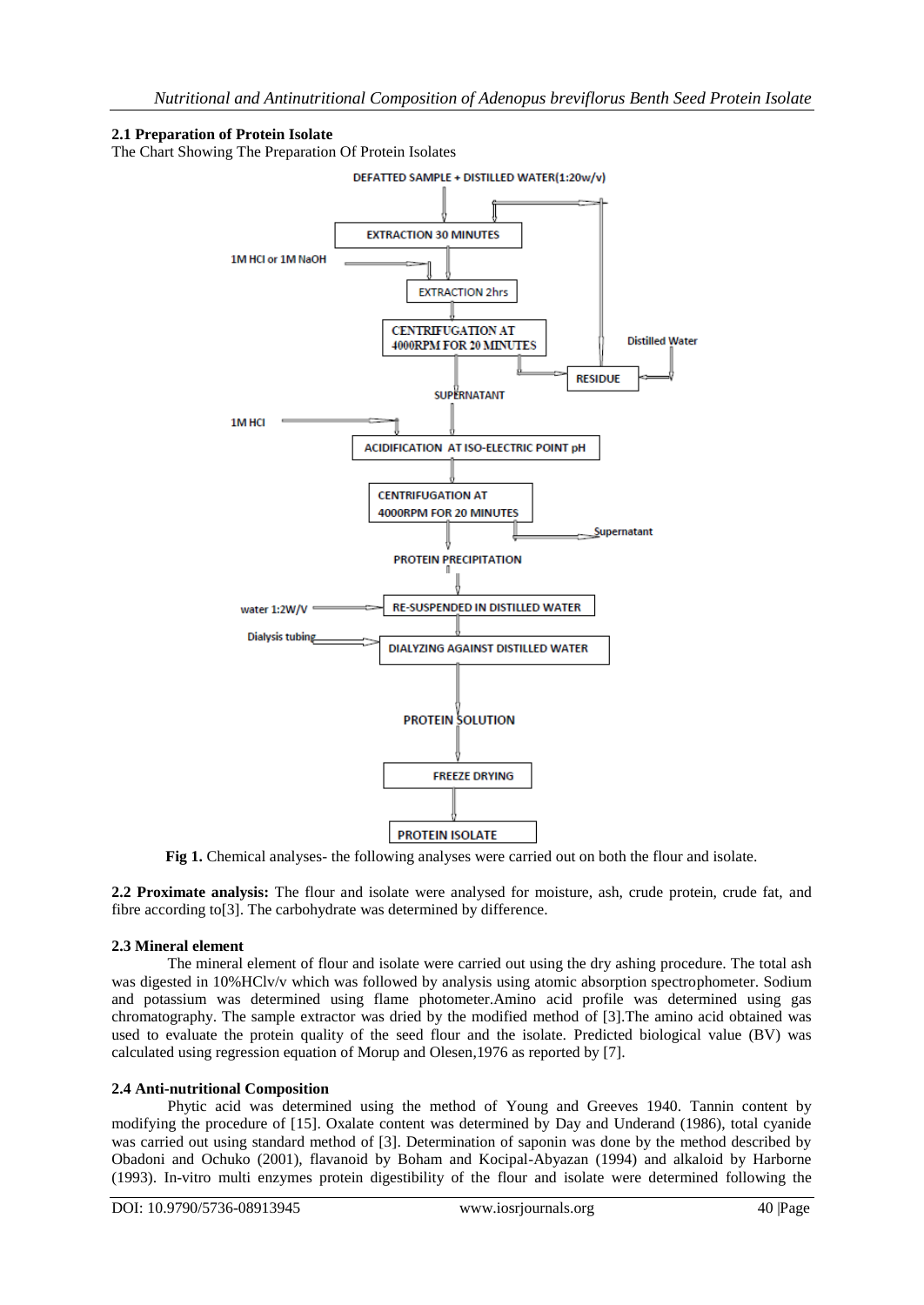procedure of [13]. Statistical analysis: all determinations are carried out in triplicates, errors recorded as standard deviations from the mean. Data were subjected to analysis of variance using spss15 computer programme, while means were separated using new Duncan multiple range test . significance was accepted at 5% level of probability.

| <b>Table 1:</b> Proximate Composition of the Full-fat seed flour and Protein Isolate. (%) |                        |                      |
|-------------------------------------------------------------------------------------------|------------------------|----------------------|
| <b>Parameters</b>                                                                         | <b>Full fat</b>        | <b>Isolate</b>       |
| Moisture content                                                                          | $4.05^{\rm b} + 0.09$  | $2.58^{\circ}$ ±0.04 |
| Fat                                                                                       | $52.63 \pm 0.33$       | ND.                  |
| Crude protein                                                                             | $30.44^{\circ}$ ± 0.19 | $95.31^{b} + 0.02$   |
| Ash                                                                                       | $3.33^{b}+0.11$        | $1.08^a \pm 0.11$    |
| Crude fibre                                                                               | $3.15^{\rm b} + 0.03$  | $1.03^{\circ}+0.06$  |
| Carbohydrate                                                                              | $6.40 \pm 0.31$        | N <sub>D</sub>       |

**III. Results And Discussion**

Values with different superscript on the same row are significant ( $p \le 0.05$ )

The result of the proximate composition of the flour and protein isolate for A. breviflorus is presented in table one. The value of moisture content of both the flour  $(4.05\pm0.01)$  and isolate  $(2.58\pm0.04)$  are lower than the 10% recommended for the stability of flour and this indicate good shelf -life characteristic. The high protein content of the flour (30.44±0.19%) showed that it is a good source of protein. This result compares favourably well with the report of Ogundele and Oshodi, 2010 on three varieties of Lagenaria siceraria with protein content of (27.71, 32.72 and 34.64)%. These also indicate that A. breviflorus could contribute significantly to alleviating the problem of protein malnutrition in the third world and developing countries. The high fat content  $(52.6±0.33)$  suggest that it is an oil seed. The fat content is higher than those obtained from Cucumeropsis Manni (42.29%,), Cucumeropsis Edulis (40..26%), Cucumis Sativa (45.21%) as reported by Abiodun and Adeleke, 2010. The ash content (3.3%) and crude fibre (3.15%) are in smaller quantities. On isolation, the protein content increased significantly  $(95.31\pm0.02)\%$ . No fat and carbohydrate were determined. The high protein content of the isolate showed that they can find use in both food and feed formulations.

| <b>Table 2:</b> Mineral Analysis of the Full fat flour and The Protein Isolate (mg/100g) |  |
|------------------------------------------------------------------------------------------|--|
|------------------------------------------------------------------------------------------|--|

| <b>MINERALS</b>   | <b>FULL FAT</b>                    | $\overline{\phantom{a}}$<br>$\sim$ 0/<br><b>ISOLATE</b> |
|-------------------|------------------------------------|---------------------------------------------------------|
| <b>IRON</b>       | $\overline{h}$<br>12.32            | a<br>1.46                                               |
|                   | $\pm 0.81$                         | $\pm 0.04$                                              |
| <b>CHROMIUM</b>   | ND                                 | ND                                                      |
| <b>NICKEL</b>     | ND                                 | ND                                                      |
| <b>COPPER</b>     | $\overline{\phantom{a}}$ a<br>0.39 | $\overline{a}$<br>0.28                                  |
|                   | $\pm 0.54$                         | $\pm 0.02$                                              |
| <b>COBALT</b>     | ND                                 | ND                                                      |
| <b>MANGANESE</b>  | $\overline{b}$                     | $\overline{a}$<br>0.07                                  |
|                   | 0.40<br>$\pm 0.30$                 | $\pm 0.02$                                              |
| <b>ZINC</b>       | $\overline{b}$                     | a -                                                     |
|                   | 21.32                              | 3.63                                                    |
|                   | $\pm 0.30$                         | $\pm 0.01$                                              |
| <b>LEAD</b>       | ND<br>$\overline{b}$               | ND<br>a <sup>-</sup>                                    |
| <b>CALCIUM</b>    | 120.53                             | 25.16                                                   |
|                   | ± 0.62                             | $\pm 0.08$                                              |
| <b>MAGNESIUM</b>  | $\overline{\phantom{a}}$<br>125.06 | a -<br>18.51                                            |
|                   | $\pm$ 0.11                         | $\pm 0.02$                                              |
| <b>POTASSIUM</b>  | $\overline{a}$                     | a <sup>-</sup><br>116.60                                |
|                   | 129.62<br>± 0.77                   | $\pm 0.09$                                              |
| <b>SODIUM</b>     | $\overline{b}$                     | $\overline{d}$                                          |
|                   | 151.26                             | 86.43                                                   |
|                   | $\pm$ 0.31                         | $\pm 0.04$                                              |
| <b>PHOSPHORUS</b> | $\overline{b}$<br>164.94           | 95.13                                                   |
|                   | $\pm 0.05$                         | $\pm 0.03$                                              |
| <b>CADMIUM</b>    | ND.                                | ND                                                      |
| Na/K              | 1.17                               | O.74                                                    |
| Ca/K              | 0.73                               | 0.26                                                    |
| Ca/Mg             | 0.96                               | 1.36                                                    |
|                   |                                    |                                                         |

Values with different superscript on the same row are significant ( $p \le 0.05$ )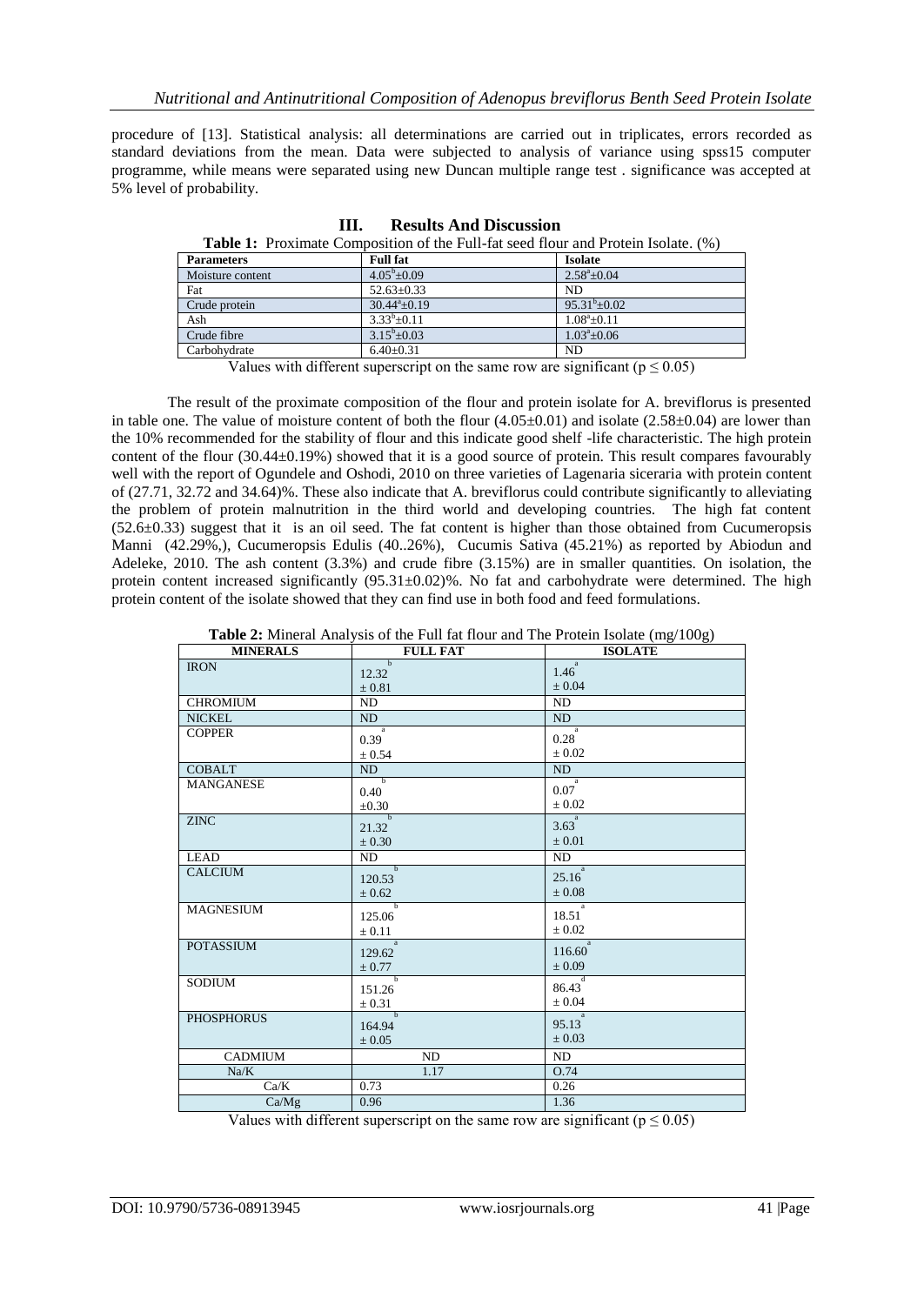The mineral composition of the flour and the isolate are presented in TABLE 2. The result revealed potassium to be the most abundant mineral in the protein isolate and phosphorus in the seed flour. Iron, zinc and copper were of low values while Cr, Ni, Co, Pb and Cd were not detected. Though isolation reduced the values of these mineral elements, the values of K, P and Na are still relatively high. The ratio of Na/K of less than one recorded for the isolate suggest that they will be very suitable for hypertensive patient.

| Amino acids          | <b>Full fat</b>                        | <b>Isolate</b>                       |
|----------------------|----------------------------------------|--------------------------------------|
| <b>GLYCINE</b>       | $\overline{a}$<br>57.33                | $\overline{h}$<br>68.18              |
|                      | $\pm 0.16$                             | $\pm 0.08$                           |
| <b>ALANINE</b>       | $\overline{b}$<br>59.70                | $44.30^{a}$                          |
|                      | $\pm 0.10$                             | $\pm 0.05$                           |
| <b>SERINE</b>        | $\overline{a}$<br>41.73                | $\overline{\phantom{a}}$<br>43.80    |
|                      | $\pm$ 0.15                             | $\pm 0.05$                           |
| <b>PROLINE</b>       | $33.60^{a}$                            | $\overline{b}$                       |
|                      | $\pm 0.10$                             | 46.60<br>$\pm 0.05$                  |
| <b>VALINE</b>        | $28.40^{a}$                            | $36.42^{b}$                          |
|                      |                                        |                                      |
| THREONINE            | $\pm 0.20$                             | $\pm 0.08$                           |
|                      | 36.01                                  | $31.73^{a}$                          |
|                      | $\pm 0.01$                             | $\pm 0.08$                           |
| <b>ISOLEUCINE</b>    | $39.10^{b}$                            | $38.39^{a}$                          |
|                      | $\pm 0.10$                             | $\pm 0.03$                           |
| <b>LEUCINE</b>       | 78.47                                  | $\frac{1}{65.30}$ <sup>a</sup>       |
|                      | $\pm$ 0.31                             | $\pm 0.05$                           |
| <b>ASPARTIC ACID</b> | $\frac{1}{2}$ $\frac{a}{2}$<br>76.53   | $106.82^{b}$                         |
|                      | $\pm 0.12$                             | $\pm 0.08$                           |
| <b>LYSINE</b>        | $\frac{1}{54.33}$                      | $\overline{52.40}^{a}$               |
|                      | $\pm 0.15$                             | $\pm 0.02$                           |
| <b>METHIONINE</b>    | $\overline{a}$<br>10.17                | $12.01^{b}$                          |
|                      | $\pm\,0.06$                            | $\pm 0.02$                           |
| <b>GLUTAMIC ACID</b> | $\overline{b}$<br>196.30               | $\overline{\phantom{a}}$ a<br>143.87 |
|                      | $\pm 0.10$                             | $\pm 0.04$                           |
| PHENYLALANINE        | $\overline{b}$<br>64.50                | $\overline{\phantom{a}}$ a<br>50.50  |
|                      | $\pm 0.10$                             | $\pm 0.02$                           |
| <b>HISTIDINE</b>     | $\overline{\phantom{a}}$<br>23.17      | $\overline{b}$<br>28.40              |
|                      | $\pm 0.06$                             | $\pm 0.02$                           |
| <b>LEUCINE</b>       | $\overline{a}$<br>$78.47$ <sup>a</sup> | $\overline{\phantom{a}}$<br>111.11   |
|                      | $\pm 0.31$                             | $\pm 0.01$                           |
| <b>ARGININE</b>      | $\overline{b}$<br>68.43                | $\overline{a}$<br>23.59              |
|                      | ± 0.15                                 | $\pm 0.04$                           |
| <b>TYROSINE</b>      | $\overline{b}$                         | $\overline{\phantom{a}}$ a           |
|                      | 59.10<br>$\pm 0.10$                    | 10.57<br>$\pm 0.04$                  |
| <b>CYSTINE</b>       | a                                      | $\overline{\phantom{a}}$             |
|                      | 35.18<br>$\pm 0.08$                    | 111.11<br>$\pm 0.01$                 |
|                      |                                        |                                      |

**Table 3:** Amino Acid Profile of the Full fat seed flour and the Protein Isolate. (mg/g)

Values with different superscript on the same row are significant ( $p \le 0.05$ )

| Amino acid                    | <b>Full fat</b> | <b>Isolate</b>        |  |
|-------------------------------|-----------------|-----------------------|--|
| TOTAL A.A.(T.A.A.)            | 942.09          | $913.99^{\rm a}$      |  |
|                               | ± 1.51          | $\pm 0.30$            |  |
| T. ESSENTIAL A.A. (T.E.A.A)   | 476.86          | $460.41$ <sup>a</sup> |  |
|                               | $\pm 0.92$      | $\pm 0.19$            |  |
| T.E.A.A./T.A.A(%)             | 50.63           | 50.37 <sup>a</sup>    |  |
|                               | $\pm 0.01$      | $\pm 0.01$            |  |
| TOTAL NON-ESS A.A. (TNEAA)    | 465.23          | $453.58^{\circ}$      |  |
|                               | ± 0.59          | $\pm$ 0.12            |  |
| $TN.E.A.A / T.A.A.$ (%)       | $49.38^{b}$     | $49.63^{\circ}$       |  |
|                               | $±$ 3.03        | $\pm 0.01$            |  |
| T. SURPHUR A.A. (CYST + METH) | 25.35           | $22.58^{\rm a}$       |  |

**Table 4**: Amino Acid Summary of the Full fat Flour and the Protein Isolate.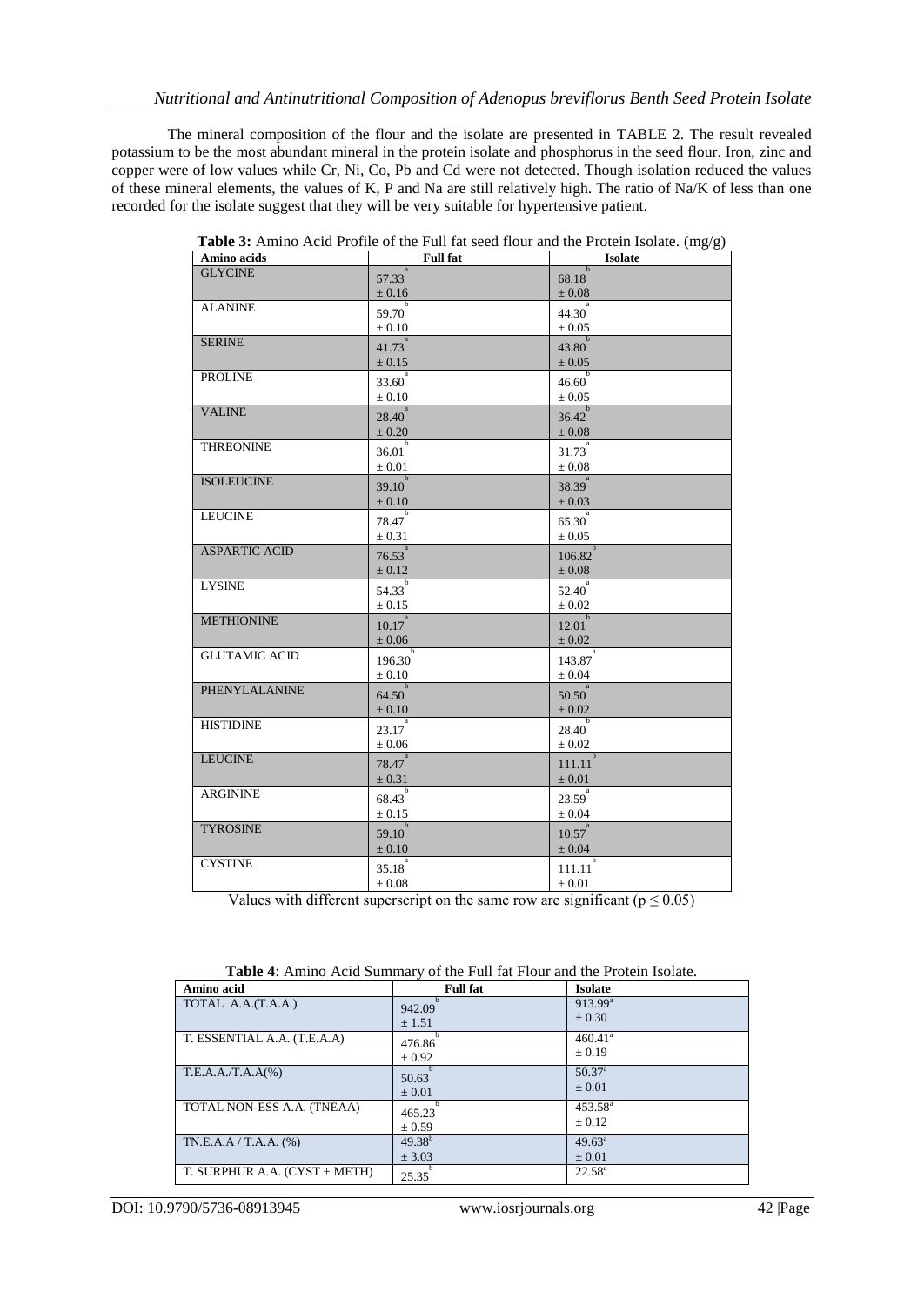|                               | $\pm 0.09$                 | $\pm 0.04$           |
|-------------------------------|----------------------------|----------------------|
| % CYSTINE T.S.A.A.            | $\mathbf{h}$<br>59.88      | $46.79^{a}$          |
|                               | $\pm 0.08$                 | $\pm 0.11$           |
| T. AROMATIC E.A.A. (PHE+TYR)  | Ъ                          | 74.09 <sup>a</sup>   |
|                               | 123.60                     | $\pm 0.06$           |
|                               | $\pm 0.10$<br>$\mathbf{b}$ | a                    |
| TOTAL ACIDIC A.A. (GLU + ASP) | 272.83                     | 250.69               |
|                               | $\pm 0.06$                 | $\pm$ 0.12           |
| T. BASIC A.A $(LYS + HIS)$    | 77.50                      | 80.80                |
|                               | $\pm 0.17$                 | $\pm 0.01$           |
| T. NEUTRAL A.A. (TNAA)        | $\mathbf b$                | a                    |
|                               | 591.76                     | 582.50               |
|                               | ± 1.28<br>a                | $\pm 0.19$           |
| RATIO T.E.A.A: T.N.E.A.A.     | 1.02                       | $0.99$ <sup>a</sup>  |
|                               | $\pm 0.01$                 | $\pm 0.01$           |
| % T.A. A.A.                   | $\overline{b}$<br>28.96    | $27.43$ <sup>-</sup> |
|                               | $\pm 0.04$                 | $\pm 0.06$           |
| % B.A.A.                      |                            |                      |
|                               | 8.23                       | 8.84                 |
|                               | $\pm 0.01$<br>$\mathbf b$  | $\pm 0.01$           |
| T. AROMATIC E.A.A. (PHE+TYR)  | 123.60                     | $8.84^{a}$           |
|                               | $\pm 0.10$                 | $\pm 0.01$           |
|                               | Ъ                          |                      |
| TOTAL ACIDIC A.A. (GLU + ASP) | 272.83                     | $250.69^{\circ}$     |
|                               | $\pm 0.06$                 | $\pm 0.01$           |
| T. BASIC A.A $(LYS + HIS)$    | $\mathbf b$<br>77.50       | $0.78^{^{a}}$        |
|                               | $\pm 0.17$                 | $\pm 0.01$           |
| % T.N.A.A.                    | a                          | $63.73^{b}$          |
|                               | 62.81                      | $\pm 0.01$           |
|                               | $\pm 0.03$<br>a            |                      |
| T.E.A.A./T.N.A.A.             | 0.81                       | $0.78^{^{a}}$        |
|                               | $\pm 0.01$                 | $\pm 0.01$           |
|                               |                            |                      |

Values with different superscript on the same row are significant ( $p \le 0.05$ )

The amino acid profile, amino acid score and summary of the amino acids of the seed flour and the protein isolate are shown in TABLES 3, 4 and 5.

The major abundant major abundant amino acids in both the flour and protein isolate is glutamic acid and aspartic acid while the least is methionine and cystine, the observation is consistent with the majority of other plant protein. Glutamic acid was the highest in the oil seed [18] as well as in six varieties of dehulled African yam bean flour [2]. The most concentrated amino acid in both flour and isolate are Leucine and Arginine respectively. Arginine is an essential amino acid for children growth [17;18] the total essential amino acid for the flour (476.86mg/g) and isolate (460.42mg/g) are lesser than the value reported for soya flour (503mg/g) protein and whole egg protein (506mg/g)( Paul et al, 1980). But the percentages ratio of TEAA/TAA of (50.63) flour and (50.37) for the isolate compete favourably those values obtained for dehulled seed [23]. However, the values are higher than those of leaf protein A. Hybridus (39.5mg/g) reported by [2]. The % ratio of the flour and isolate were all above 39% which were considered adequate for an ideal protein for infant, 16% for children and 11% for adult [10]. The total sulphur for the flour and isolate are (25.35mg/g and 22.58mg/g) respectively. These values are comparable with the values obtained for citrullus colocynthis  $(21.60 \text{mg/g})$  and citrullus vulgaris  $(24.41 \text{mg/g})$  as reported by Ogundele 2012 but lower than  $(5.8g/100g)$ recommended for infant [27]. The total essential aromatic amino acid are 123.60mg/g for the flour and  $(74.09 \text{mg/g})$  for the isolate, these values fell within the range suggested for ideal infant protein [9] the first limiting essential amino acid for the flour is valine (40.57) and the second limiting essential amino acid is methionine+cystine (50.70) while the reverse was the order for the isolate methionine+cystine (45.16) and valine (52.03). The amino score obtained compared favorably with suggested reference standard. In most cases, the values obtained from the present study almost doubled the suggested levels. The relatively low level of methionine and cystine has been reported by other investigators [4]. The high lysine content of A. breviflorus protein is a very important attribute and because it makes the legume a significant supplementary potein with cereal based diet which is known to be deficient in lysine. The P-BV of the flour (33.09) is lower than the isolate 23.44. these values are lower than that of beach pea protein isolate (36.50-40.13) [7] and also lower than the suggested biological value for plant based protein (45) [12].

P-Per is one of the quality parameters used for protein evaluation [9]. In general, PER below 1.5 implies a protein of low or poor quality, while PER between 1.5 and 2.0 indicate an intermediate protein quality and then PER above 2.0 indicate protein of high quality (Friedman, 1996). The value of P-PER obtained for the flour is 2.7 and protein isolate (2.67) are higher than the P-PER recorded for some legumes and concentrate like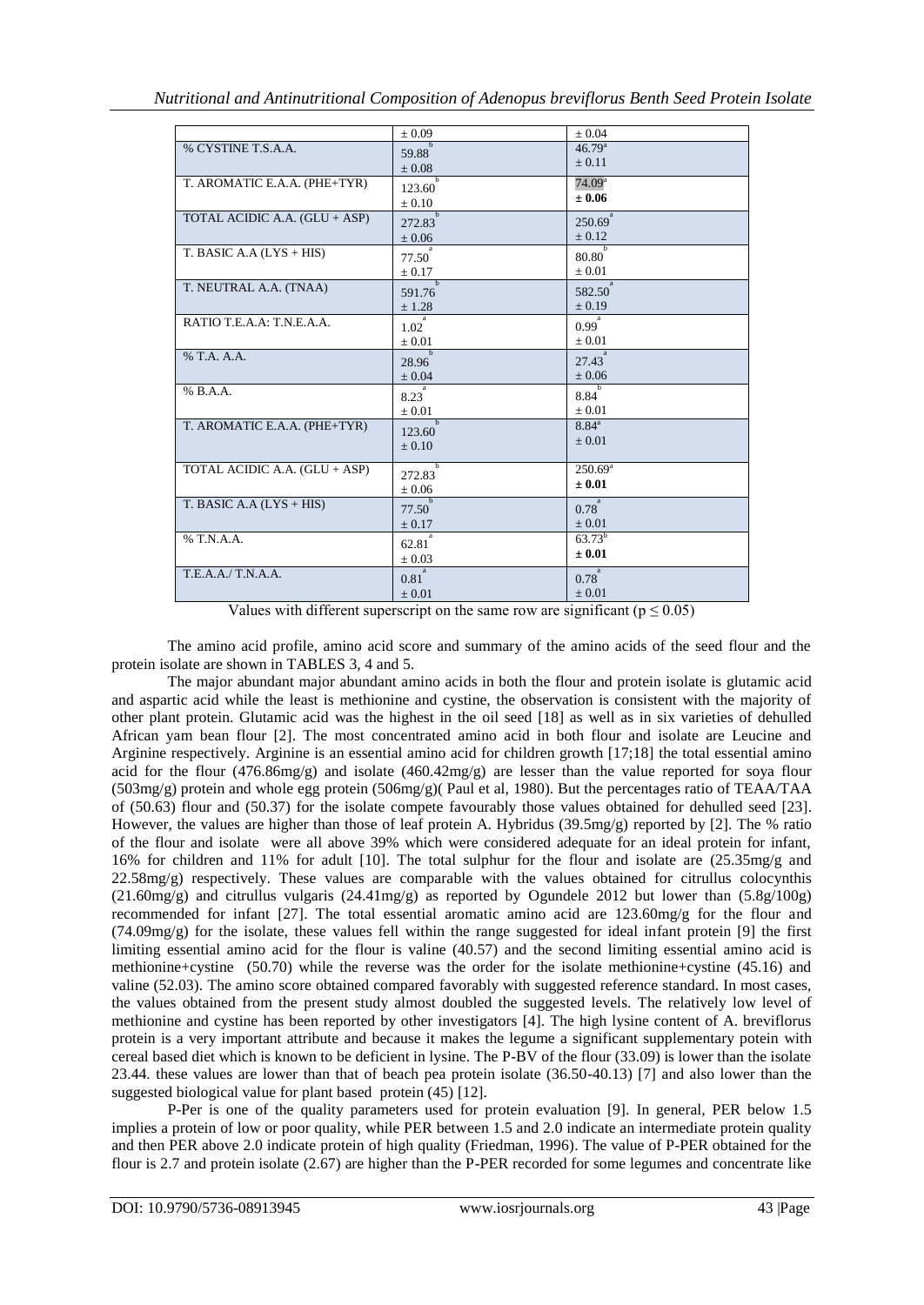Lathyris Sativus (1.03) Aremu et al, 2007, Luffa cylindrical (1.49) Olaofe et al, 2008, Phaseolus Coccireus (1.91),robinson,1987.

**Table 5:** Result of the Invitro Multi Enzymes Protein Digestibility of the Full fat Flour and the Protein Isolate.

| <b>Samples</b> | <b>Full Fat</b> | <b>Protein Isolate</b> |
|----------------|-----------------|------------------------|
| A. Breviflorus | 80.14           | 95.87                  |
|                | $\pm 0.01$      | ± 0.56                 |

|  | Values with different superscript on the same row are significant ( $p \le 0.05$ ) |  |  |
|--|------------------------------------------------------------------------------------|--|--|
|--|------------------------------------------------------------------------------------|--|--|

The In-vitro multi enzymes digestibility is as shown in TABLE 7

The IVPD of 80.14 for the flour is lower than the value reported for cucumeropsis manii seed flour (84.00±0.30) by Ogunbusola et al. 2013. The protein isolate (95.87%) shows higher digestibility when compared with the flour. This may be due to the presence of trypsin and chymotrypsin inhibitors and also to the globular structure of protein in the seed flour. On isolation, the protease inhibitors are removed and protein is being partially denatured which makes them more accessible to digestive enzymes[26].

| <b>Table 6:</b> The Antinutritional Composition of the Full fat Flour and the Protein Isolate |  |  |  |  |
|-----------------------------------------------------------------------------------------------|--|--|--|--|
|-----------------------------------------------------------------------------------------------|--|--|--|--|

| <b>Parameters</b>               | <b>Full Fat Flour</b> | <b>Protein Isolate</b> |
|---------------------------------|-----------------------|------------------------|
| Phytate mg/g                    | 11.74<br>$\pm 0.02$   | 4.67<br>$\pm 0.02$     |
|                                 | я                     |                        |
| Tannin mg/100g                  | 0.14                  | 0.13                   |
|                                 | $\pm 0.02$            | $\pm 0.01$             |
| $\frac{0}{0}$<br><b>Saponin</b> | $\mathbf{a}$<br>1.32  | 0.37                   |
|                                 | $\pm 0.02$            | $\pm 0.03$             |
| Oxalate<br>mg/g                 | я<br>1.33             | 1.24                   |
|                                 | $\pm 0.01$            | $\pm 0.02$             |
| Cyanide mg/kg                   | $\mathbf{h}$<br>2.34  | $\mathbf{a}$<br>0.66   |
|                                 | $\pm 0.02$            | $\pm 0.02$             |
| Alkaloid $(\% )$                | h<br>0.46             | 0.14                   |
|                                 | $\pm 0.02$            | $\pm 0.02$             |
| Flavanoid $(\% )$               | b<br>1.31             | $\mathbf{a}$<br>0.26   |
|                                 | $\pm 0.01$            | $\pm 0.01$             |

Values with different superscript on the same row are significant ( $p \le 0.05$ )

The anti nutritional composition of the flour and the protein isolate are presented in TABLE 6.

Generally, the anti nutrients were higher in the flour but, on isolation, they were all significantly reduced. This may be due to the processes involved in the isolation. The nutritional effect of these anti nutrients are related to the interaction with protein and minerals. Poly phenols and tannin also reduces the absorption of vitamin B12, tannin-protein complex are insoluble in water and thus decreases protein digestibility. The low level for these anti-nutrients as reported for the isolate are desirable from the functional and nutritional view point and in the preparation of high quality food product. However, the value of alkaloid (0.46±0.02 for flour,  $0.14\pm0.02$  for isolate), flavanoid  $(1.31\pm0.01$  for flour,  $0.26\pm0.01$  for isolate) and saponin  $(1.32\pm0.02$  for flour,  $0.37\pm0.00$  for isolate) are low and constitute no nutritional significance.

### **IV. Conclusion**

A.Breviflorus flour and isolate are good sources of protein and the amino acids are of high qualities particularly the essential amino acids. This can enhance the proper growth of children and also meet the daily requirement of adults. The isolate can also be used as supplement in cereal based products.

### **Reference**

- 
- [1]. Abiodun, O.A. and R.O. Adeleke, (2010). Comparative Studies onNutritional Composition of Four Melon Seeds varieties. Pak. J. Nutr., 9:905-908.
- [3]. Adeyeye, E.L., (1997). Amino acid Composition of Six Varieties of the Dehulled African yam bean (Sphenostylis Stenocarpa) flour, Int. J. Food Sci. Nutr., 48:345-351.
- [4]. AOAC. (2005). International Official Methods of Analysis ( $18<sup>th</sup>$  edition).
- [5]. Association of Analytical Chemist, Washinton D.C.
- [6]. Apata D.F. and A.D., Ologhobo, (1994). Biochemical Evaluation of some Nigerian Legume Seeds. Food Chem., 49: 333-338.
- Aremu M.O., B.O. Atolaiye, G.R.I. Pennap and B.T. Ashika, (2007 Proximate And Amino acid Composition of Mesquite Bean (prosopis africana) Protein., ind. J. Bot. res. 3, 97-102.
- [8]. Black, R.E, L. Caulfield, Z.A. Bhutta and G. Cesar, (2008). Malnutrition kills Directly, not Indirectly. Victora, 371:1749-1750.
- [9]. Chavan U.D. McKenzie D.B and F. Shahidi. (2001). Functional Properties Of Protein Isolate from Beach Pea (Lathyrius Maritius L.). Food Chem., 74:177-187.